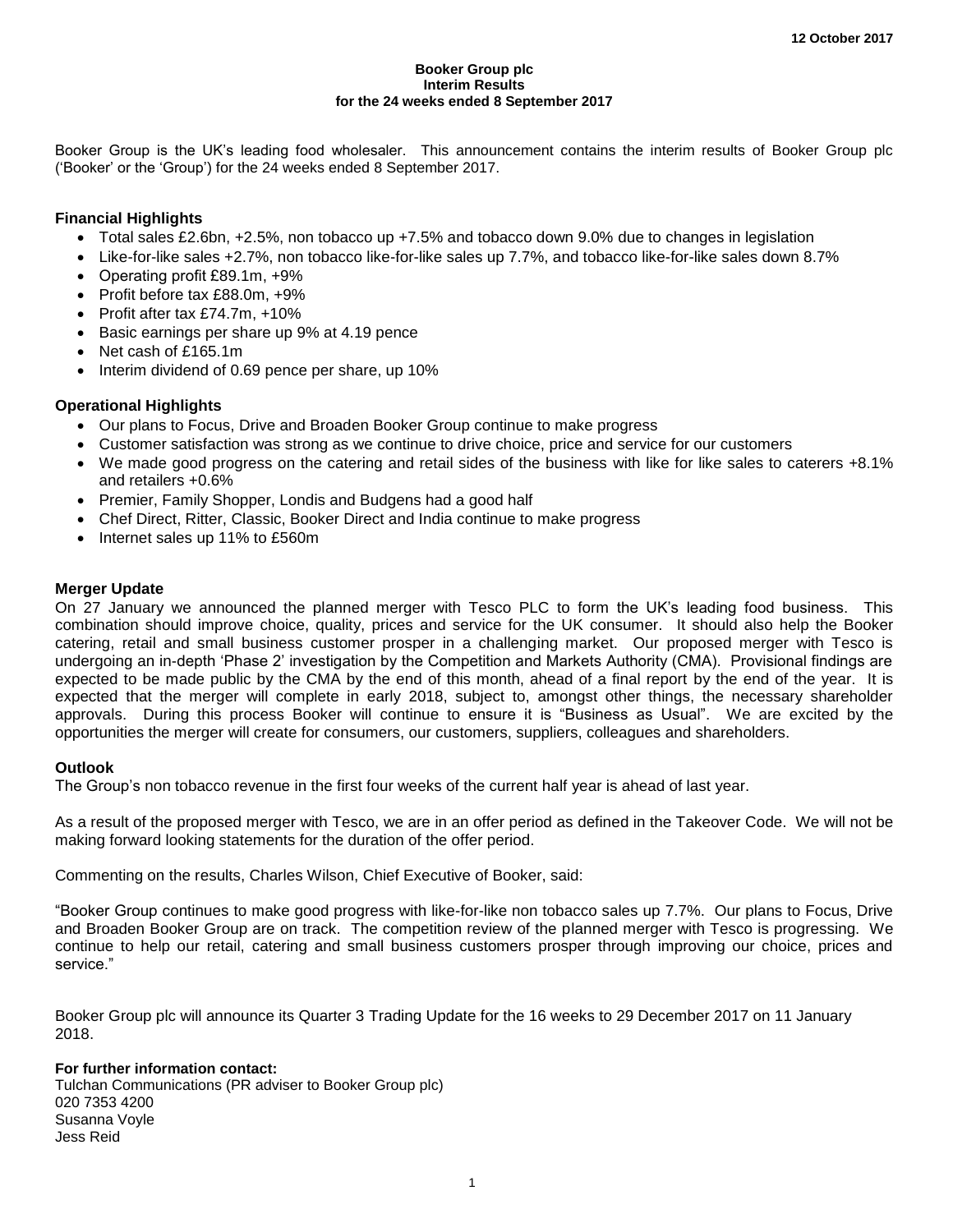A presentation for analysts will be held at 08.30am on Thursday 12 October 2017 at Investec's offices Webcast <http://www.investis-live.com/booker-group/59ad1e0e5c04721000517940/sdfq> For further details please call Chantel Baldry at Tulchan Communications on 0207 353 4200.

## **NOTES:**

- Booker Wholesale supplies independent retailers and caterers via the internet, delivery and cash and carry
- Booker Direct serves national retail chains
- Chef Direct serves national catering customers
- Ritter-Courivaud is a speciality foods supplier to the UK's leading restaurants
- Premier, Family Shopper, Budgens and Londis are Booker symbol groups serving independently owned retail stores
- Booker India is a wholesaler in India operating from four sites in Mumbai, one in Surat and, via a joint venture, with one site in Pune
- Sales are stated net of value added tax
- Sales at Budgens and Londis were £0.3bn (2017: £0.3bn).
- Like-for-like sales is a measure of change in sales from UK operations from prior year to current year. No adjustments to sales are made when individual customers are gained or lost. If a Business Centre is closed, for the twelve months following the closure date the sales of the Business Centre are removed from the prior year comparative. If sales are transferred to a replacement Business Centre in the same vicinity no such adjustment is made. If a Business Centre is opened where none previously existed, all sales for the first twelve months will be excluded. Where a business is acquired, sales are excluded until the anniversary of the acquisition
- 'Internet sales' are sales made to customers of the Group (excluding sales to customers of Budgens and Londis) where the order is taken via [Booker.co.uk.](http://booker.co.uk/)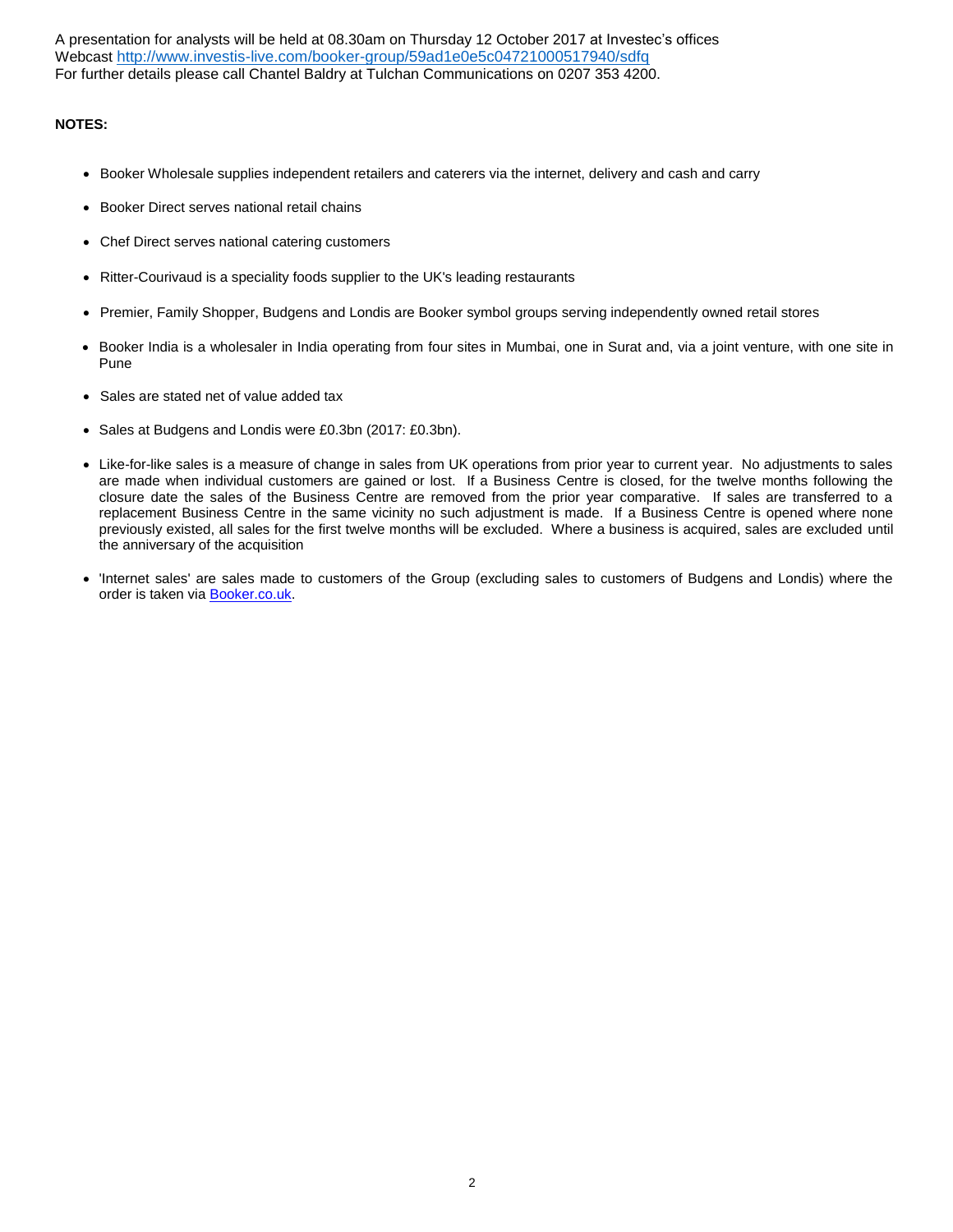## **Chairman's Statement**

I am pleased to report on a good performance for the 24 weeks to 8 September 2017. The Booker plans to Focus, Drive and Broaden the business are working well. Both the catering and retail sides of the business had a good half.

## *Financial Results*

Sales for the 24 week period were £2.6bn, an increase of 2.5% with like-for-like non tobacco sales up 7.7% and tobacco sales down 8.7%. Tobacco sales continued to be depressed by changes in legislation. Half year profit before tax was £88.0m (2016: £81.0m), up 8.6%. Basic earnings per share increased 9.4% to 4.19 pence (2016: 3.83 pence).

## *Focus*

We continue to improve cash management and operational efficiency. Having generated strong cash flow in the half year, the Group has a net cash position of £165.1m.

### *Drive*

Booker continues to 'drive' sales by further improving choice, prices and service. Overall customer satisfaction was strong. Like-for-like non-tobacco sales showed an increase of 7.7%.

The drive into the catering market is working with like-for-like sales to caterers having increased by 8.1%. Customer satisfaction was 89.2%. Our Food and Drink guide will help strengthen our choice, price and service messages in the second half.

Like-for-like sales to retailers have increased by 0.6%. Non tobacco sales to retailers were up 8.4%, but tobacco declined primarily due to changes in tobacco legislation. Premier, our retail symbol group, continued to grow and now has 3,394 outlets (2016: 3,358 outlets). The integration of Londis and Budgens is going well. The cost of the businesses was £40m. In the two years since acquisition, we have generated £48m of cash from Londis and Budgens. In addition we have expanded Family Shopper to 61 "local discount stores".

Booker was voted the UK's best wholesaler by The Grocer. We have achieved this for 7 of the past 8 years.

### *Broaden*

Booker.co.uk sales grew to £560m, up 11% versus the same period last year.

Booker Direct, Ritter Courivaud, Chef Direct, Classic and our Indian business continue to make progress.

### *Interim Dividend*

Booker's strategy to drive and broaden its business is working in a challenging environment. The Board has declared an interim dividend of 0.69 pence per share (2016: 0.63 pence) to be paid on 24 November 2017 to shareholders on the register at the close of business on 27 October 2017. The ex-dividend date will be 26 October 2017.

### **Merger Update**

On 27 January we announced the planned merger with Tesco PLC to form the UK's leading food business. This combination should improve choice, quality, prices and service for the UK consumer. It should also help the Booker catering, retail and small business customer prosper in a challenging market. Our proposed merger with Tesco is undergoing an in-depth 'Phase 2' investigation by the Competition and Markets Authority (CMA). Provisional findings are expected to be made public by the CMA by the end of this month, ahead of a final report by the end of the year. It is expected that the merger will complete in early 2018, subject to, amongst other things, the necessary shareholder approvals. During this process Booker will continue to ensure it is "Business as Usual". We are excited by the opportunities the merger will create for consumers, our customers, suppliers, colleagues and shareholders.

### **Outlook**

The Group's non tobacco revenue in the first four weeks of the current half year is ahead of last year.

As a result of the proposed merger with Tesco, we are in an offer period as defined in the Takeover Code. We will not be making forward looking statements for the duration of the offer period.

Stewart Gilliland **Chairman**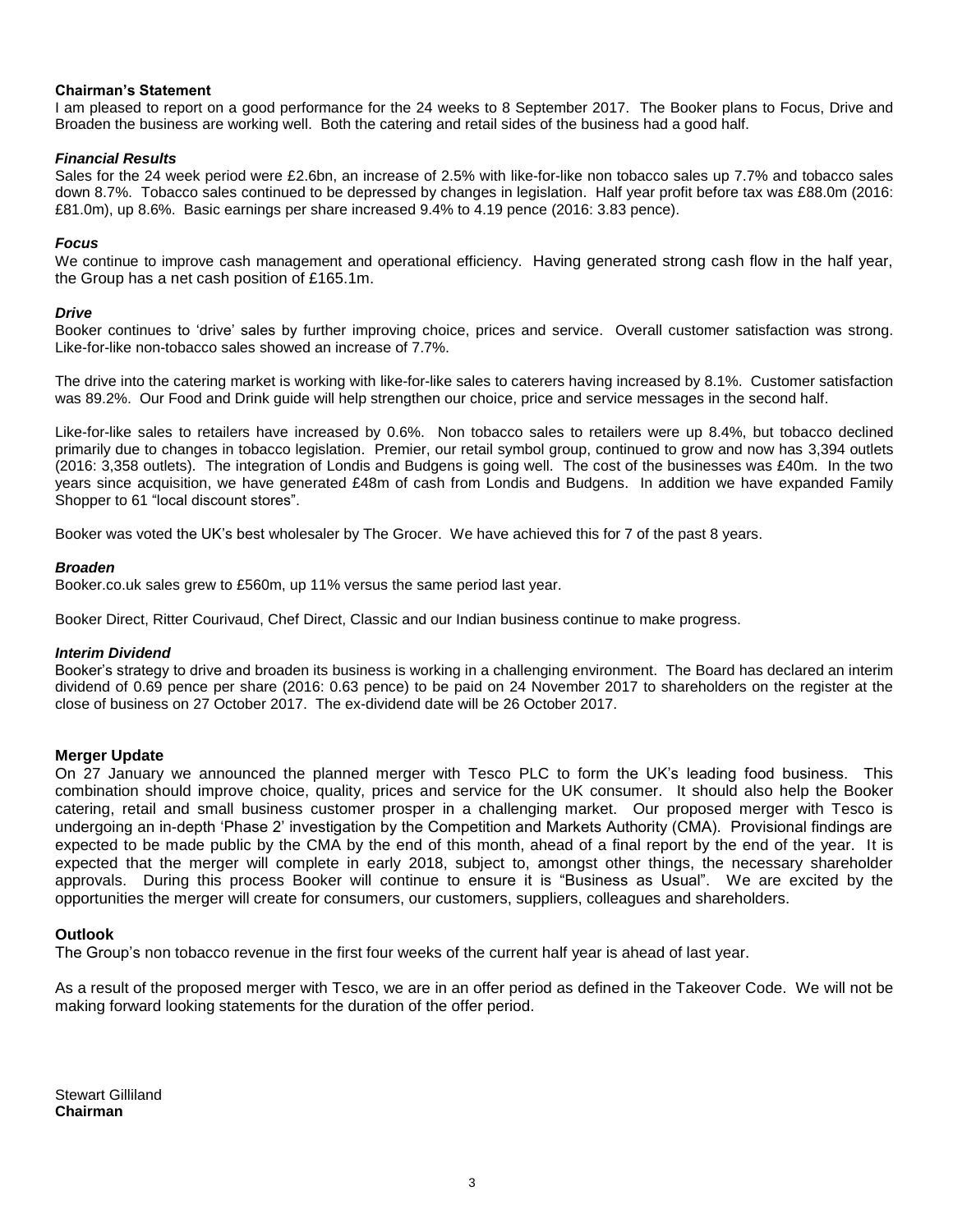#### Disclaimer

This announcement may include "forward-looking statements" with respect to certain of Booker Group plc's ('Booker') plans and its current goals and expectations relating to its future financial condition, performance and results. These forward-looking statements sometimes contain words such as 'anticipate', 'target', 'expect', 'intend', 'plan', 'goal', 'believe', 'may', 'might', 'will', 'could' or other words of similar meaning. By their nature, forwardlooking statements involve known and unknown risks and uncertainties because they relate to future events and circumstances which may be beyond Booker's control, including, among other things, UK domestic and global economic and business conditions, market-related risks such as fluctuations in interest rates and exchange rates, the policies and actions of regulatory authorities, the impact of competition, the possible effects of inflation or deflation, the impact of tax and other legislation and regulations in the jurisdictions in which Booker operates, as well as the other risks and uncertainties set forth in this announcement and our presentation of interim results for the 24 weeks ended 8 September 2017, released on 12 October 2017. As a result, Booker's actual future financial condition, performance and results may differ materially from those expressed or implied by the plans, goals and expectations set forth in any forward-looking statements, and persons receiving this announcement should not place reliance on forward-looking statements.

Booker expressly disclaims any obligation or undertaking (except as required by applicable law) to update the forward-looking statements made in this announcement or any other forward-looking statements it may make or to reflect any change in Booker's expectation with regard thereto or any changes in events, conditions or circumstances on which any such statement is based. Forward-looking statements made in this announcement are current only as of the date on which such statements are made.

All oral or written forward-looking statements attributable to the Directors of Booker or persons acting on their behalf are qualified in their entirety by these cautionary statements.

None of the statements in this announcement are, nor are any intended to be, a profit forecast and none should be interpreted to mean that the profits or earnings per share of Booker in the current or any future financial period necessarily is or will be above or below the equivalent figure for any previous period.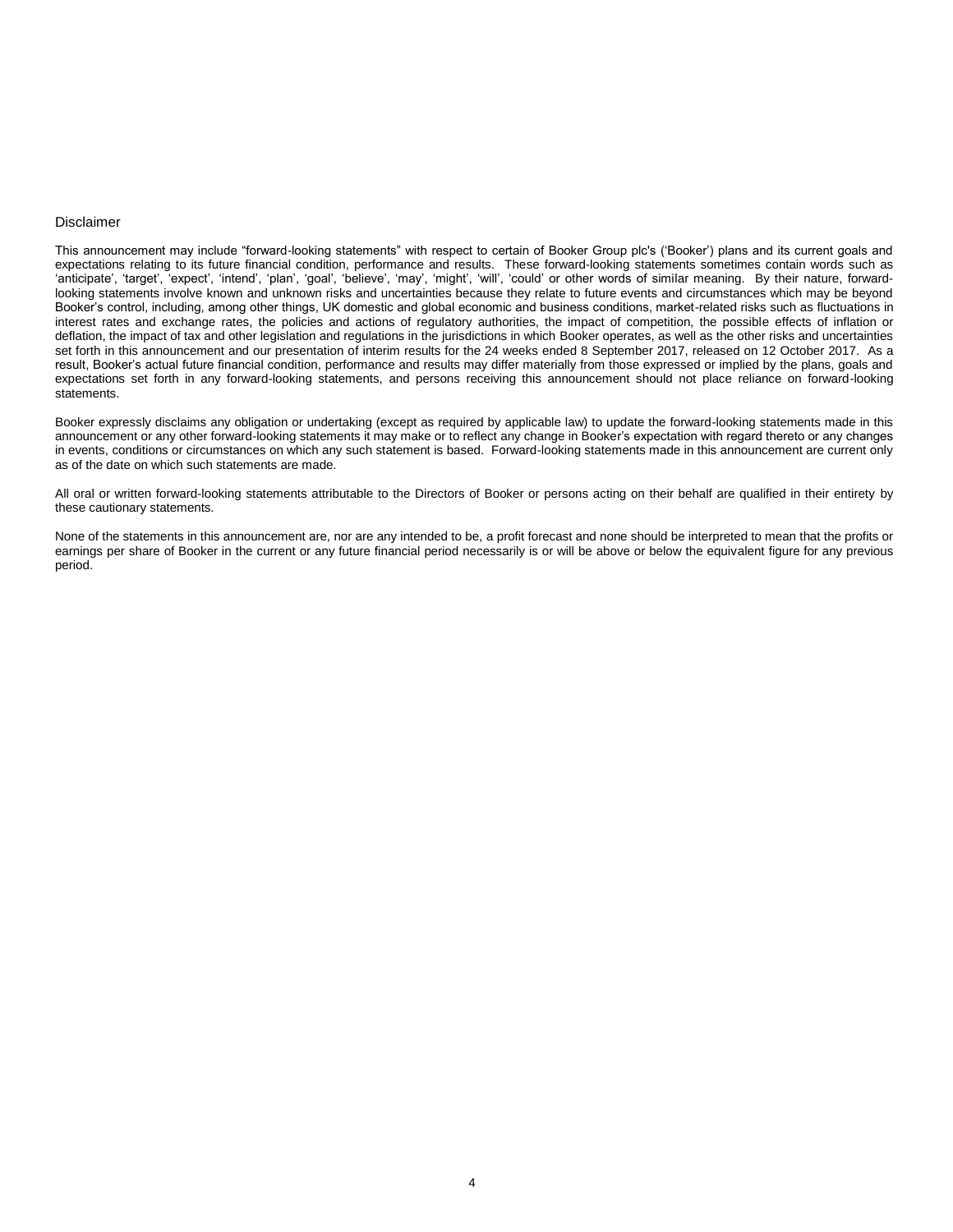## **Condensed consolidated financial statements Consolidated income statement**

|                                                                | Note                | 24 weeks ended<br>8 September 2017<br>£m | 24 weeks ended<br>9 September 2016<br>£m | 52 weeks ended<br>24 March 2017<br>£m |
|----------------------------------------------------------------|---------------------|------------------------------------------|------------------------------------------|---------------------------------------|
| <b>Revenue</b>                                                 |                     | 2,587.3                                  | 2,524.4                                  | 5,327.9                               |
| Cost of sales                                                  |                     | (2, 449.5)                               | (2,397.3)                                | (5,036.0)                             |
| <b>Gross profit</b>                                            |                     | 137.8                                    | 127.1                                    | 291.9                                 |
| Administrative expenses                                        |                     | (48.7)                                   | (45.7)                                   | (115.8)                               |
| <b>Operating profit</b>                                        |                     | 89.1                                     | 81.4                                     | 176.1                                 |
| Finance costs<br>Finance income                                | 2<br>$\overline{2}$ | (1.3)<br>0.2                             | (1.2)<br>0.8                             | (2.5)<br>0.4                          |
| Profit before tax                                              |                     | 88.0                                     | 81.0                                     | 174.0                                 |
| Tax                                                            | 3                   | (13.3)                                   | (13.2)                                   | (20.2)                                |
| Profit for the period attributable to<br>owners of the Company |                     | 74.7<br>======                           | 67.8<br>======                           | 153.8<br>======                       |
| Earnings per share (Pence)                                     |                     |                                          |                                          |                                       |
| Basic                                                          | 4                   | 4.19p<br>$======$                        | 3.83 <sub>p</sub><br>$======$            | 8.66p<br>======                       |
| <b>Diluted</b>                                                 | 4                   | 4.15p                                    | 3.80 <sub>p</sub>                        | 8.58p                                 |
|                                                                |                     |                                          |                                          | $=$ $=$ $=$ $=$ $=$ $=$ $=$           |

## **Consolidated statement of comprehensive income**

|                                                          | 24 weeks ended<br>8 September 2017<br>£m | 24 weeks ended<br>9 September 2016<br>£m | 52 weeks ended<br>24 March 2017<br>£m |
|----------------------------------------------------------|------------------------------------------|------------------------------------------|---------------------------------------|
| Profit for the period                                    | 74.7                                     | 67.8                                     | 153.8                                 |
| Items that will not be reclassified to profit or<br>loss |                                          |                                          |                                       |
| Remeasurements of the pension scheme                     | (0.9)                                    | (28.4)                                   | (16.3)                                |
| Tax on pension scheme remeasurements                     | 0.2                                      | 4.5                                      | 1.7                                   |
| Items that may be reclassified to profit or loss         |                                          |                                          |                                       |
| Currency translation differences                         |                                          |                                          | 1.0                                   |
|                                                          |                                          |                                          |                                       |
| Total other comprehensive expense                        | (0.7)                                    | (23.9)                                   | (13.6)                                |
|                                                          |                                          |                                          |                                       |
| Total comprehensive income for the period                |                                          |                                          |                                       |
| attributable to the owners of the Company                | 74.0                                     | 43.9                                     | 140.2                                 |
|                                                          |                                          |                                          |                                       |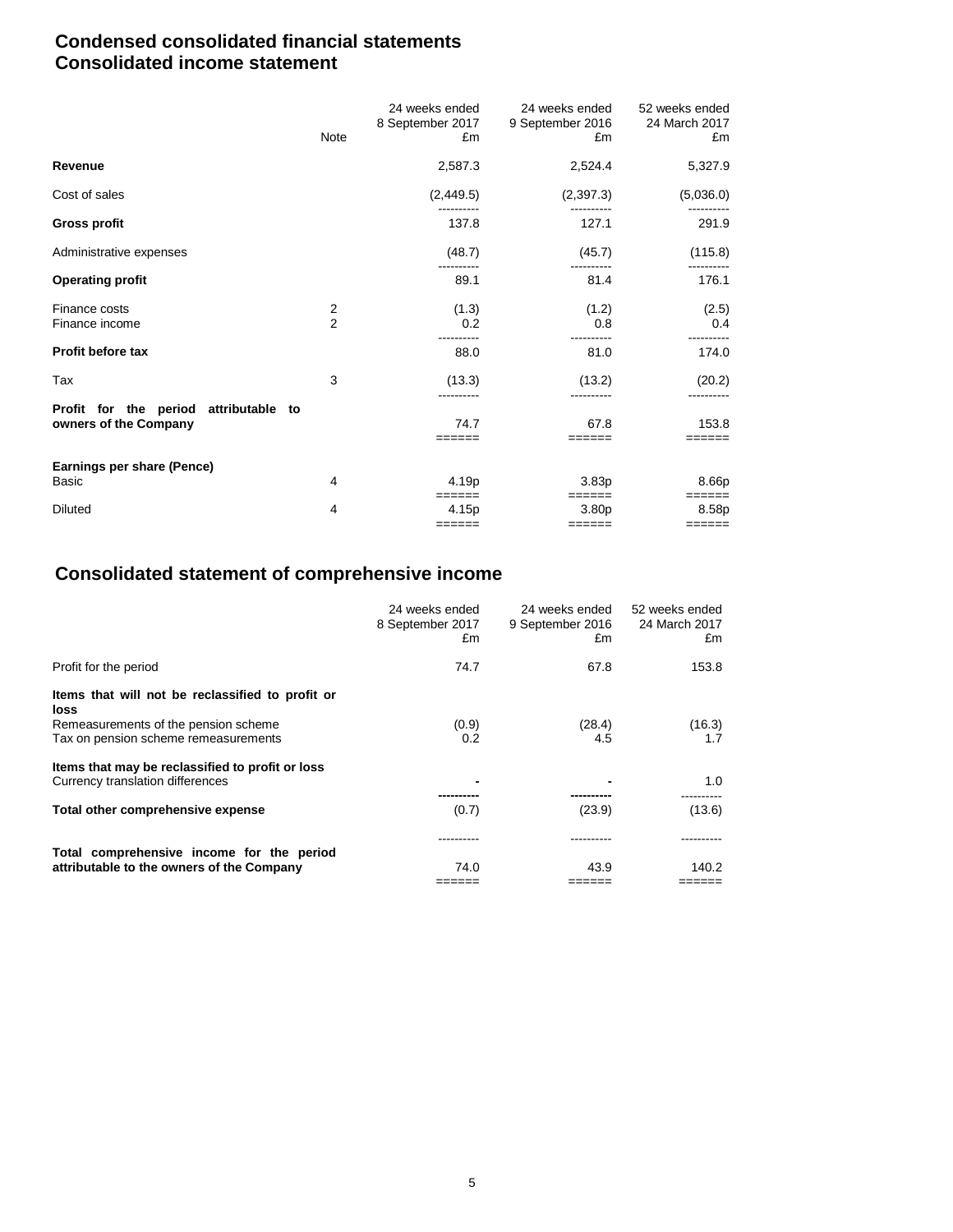## **Consolidated balance sheet**

| Note | 8 September 2017 | 9 September 2016                                                                                                                                                                                                                                                                                                                   | 24 March 2017<br>£m                                                                                                                                                                                                                                                                                     |
|------|------------------|------------------------------------------------------------------------------------------------------------------------------------------------------------------------------------------------------------------------------------------------------------------------------------------------------------------------------------|---------------------------------------------------------------------------------------------------------------------------------------------------------------------------------------------------------------------------------------------------------------------------------------------------------|
|      |                  |                                                                                                                                                                                                                                                                                                                                    |                                                                                                                                                                                                                                                                                                         |
|      |                  |                                                                                                                                                                                                                                                                                                                                    |                                                                                                                                                                                                                                                                                                         |
|      |                  |                                                                                                                                                                                                                                                                                                                                    | 216.4                                                                                                                                                                                                                                                                                                   |
|      |                  |                                                                                                                                                                                                                                                                                                                                    | 465.6                                                                                                                                                                                                                                                                                                   |
|      |                  |                                                                                                                                                                                                                                                                                                                                    | 1.6                                                                                                                                                                                                                                                                                                     |
|      | .                | ----------                                                                                                                                                                                                                                                                                                                         | 27.4<br>----------                                                                                                                                                                                                                                                                                      |
|      | 706.0            | 714.1                                                                                                                                                                                                                                                                                                                              | 711.0                                                                                                                                                                                                                                                                                                   |
|      |                  |                                                                                                                                                                                                                                                                                                                                    |                                                                                                                                                                                                                                                                                                         |
|      |                  |                                                                                                                                                                                                                                                                                                                                    | 397.0                                                                                                                                                                                                                                                                                                   |
|      |                  |                                                                                                                                                                                                                                                                                                                                    | 167.8                                                                                                                                                                                                                                                                                                   |
|      |                  |                                                                                                                                                                                                                                                                                                                                    | 160.7<br>----------                                                                                                                                                                                                                                                                                     |
|      | 683.6            | 637.4                                                                                                                                                                                                                                                                                                                              | 725.5                                                                                                                                                                                                                                                                                                   |
|      | ----------       | ----------                                                                                                                                                                                                                                                                                                                         | ----------                                                                                                                                                                                                                                                                                              |
|      | 1,389.6          | 1,351.5                                                                                                                                                                                                                                                                                                                            | 1,436.5<br>----------                                                                                                                                                                                                                                                                                   |
|      |                  |                                                                                                                                                                                                                                                                                                                                    |                                                                                                                                                                                                                                                                                                         |
|      | (717.7)          | (688.0)                                                                                                                                                                                                                                                                                                                            | (699.8)                                                                                                                                                                                                                                                                                                 |
|      | (20.6)           | (30.6)                                                                                                                                                                                                                                                                                                                             | (21.3)                                                                                                                                                                                                                                                                                                  |
|      | (738.3)          | (718.6)                                                                                                                                                                                                                                                                                                                            | (721.1)                                                                                                                                                                                                                                                                                                 |
|      |                  |                                                                                                                                                                                                                                                                                                                                    | (25.0)                                                                                                                                                                                                                                                                                                  |
|      |                  |                                                                                                                                                                                                                                                                                                                                    | (46.9)                                                                                                                                                                                                                                                                                                  |
|      |                  |                                                                                                                                                                                                                                                                                                                                    | (37.9)                                                                                                                                                                                                                                                                                                  |
|      | ----------       | ----------                                                                                                                                                                                                                                                                                                                         | --------                                                                                                                                                                                                                                                                                                |
|      | (108.4)          | (124.0)                                                                                                                                                                                                                                                                                                                            | (109.8)                                                                                                                                                                                                                                                                                                 |
|      | ----------       | ----------                                                                                                                                                                                                                                                                                                                         | ----------                                                                                                                                                                                                                                                                                              |
|      | ----------       | ----------                                                                                                                                                                                                                                                                                                                         | (830.9)<br>----------                                                                                                                                                                                                                                                                                   |
|      | 542.9            | 508.9                                                                                                                                                                                                                                                                                                                              | 605.6                                                                                                                                                                                                                                                                                                   |
|      |                  |                                                                                                                                                                                                                                                                                                                                    | ======                                                                                                                                                                                                                                                                                                  |
|      |                  |                                                                                                                                                                                                                                                                                                                                    | 17.8                                                                                                                                                                                                                                                                                                    |
|      |                  |                                                                                                                                                                                                                                                                                                                                    | 7.6                                                                                                                                                                                                                                                                                                     |
|      |                  |                                                                                                                                                                                                                                                                                                                                    | 260.8                                                                                                                                                                                                                                                                                                   |
|      |                  |                                                                                                                                                                                                                                                                                                                                    | 179.5                                                                                                                                                                                                                                                                                                   |
|      |                  |                                                                                                                                                                                                                                                                                                                                    |                                                                                                                                                                                                                                                                                                         |
|      |                  |                                                                                                                                                                                                                                                                                                                                    | 13.1                                                                                                                                                                                                                                                                                                    |
|      | 60.3             | 35.1                                                                                                                                                                                                                                                                                                                               | 126.8                                                                                                                                                                                                                                                                                                   |
|      | 542.9            | 508.9                                                                                                                                                                                                                                                                                                                              | ----------<br>605.6<br>$=$ $=$ $=$ $=$ $=$ $=$ $=$                                                                                                                                                                                                                                                      |
|      | 6<br>7<br>8      | £m<br>211.3<br>465.1<br>1.4<br>28.2<br>355.3<br>163.2<br>165.1<br>----------<br>----------<br>(24.4)<br>(47.0)<br>(37.0)<br>(846.7)<br>$\qquad \qquad \equiv \equiv \equiv \equiv \equiv \equiv \equiv$<br>17.8<br>8.3<br>260.8<br>179.6<br>16.1<br>----------<br>$\qquad \qquad \equiv \equiv \equiv \equiv \equiv \equiv \equiv$ | £m<br>214.7<br>466.2<br>1.4<br>31.8<br>348.9<br>182.8<br>105.7<br>----------<br>----------<br>----------<br>(25.5)<br>(58.5)<br>(40.0)<br>(842.6)<br>$=$ $=$ $=$ $=$ $=$ $=$<br>17.7<br>1.9<br>260.8<br>179.5<br>13.9<br>----------<br>$\qquad \qquad \equiv \equiv \equiv \equiv \equiv \equiv \equiv$ |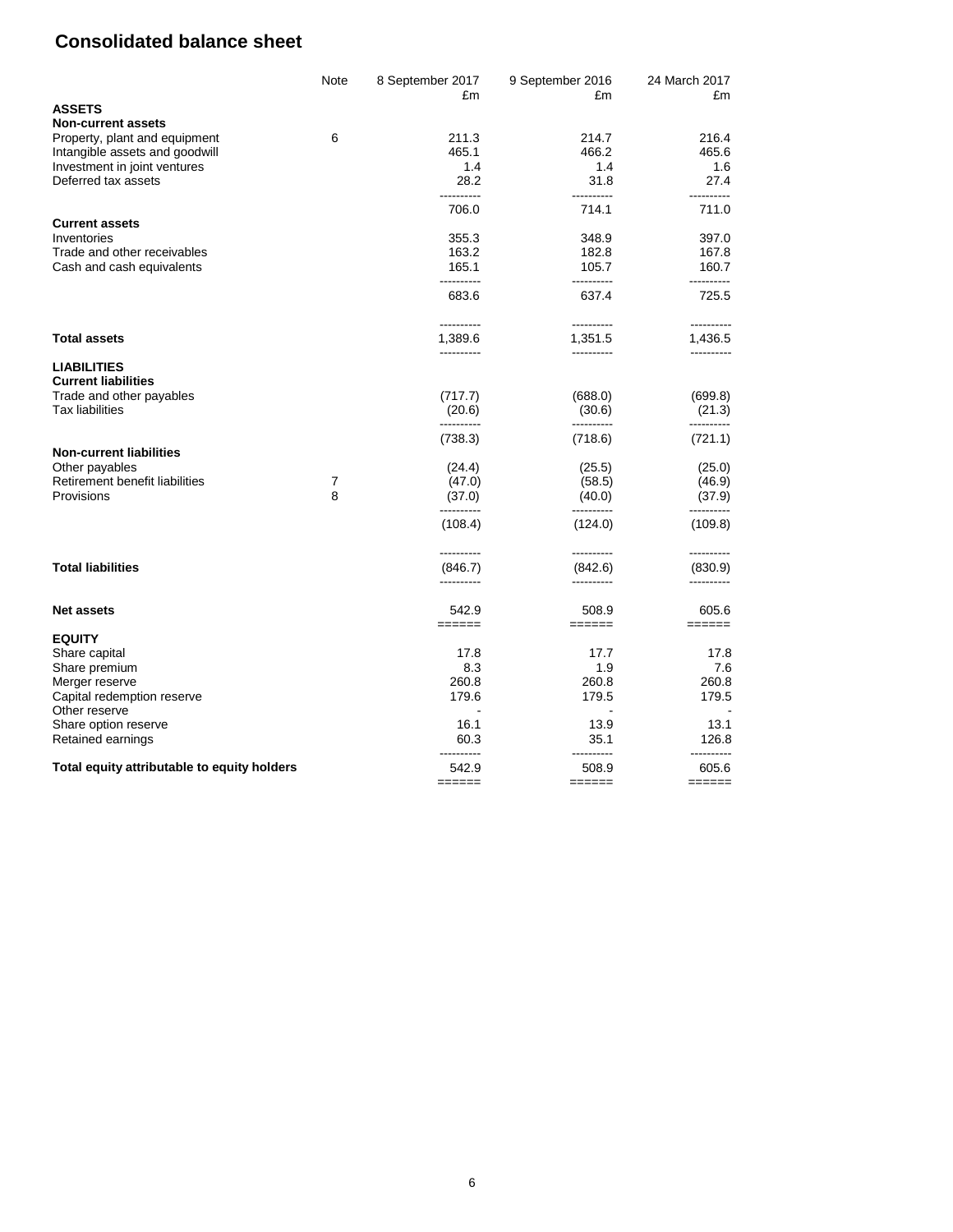## **Consolidated cash flow statement**

|                                                                        | 24 weeks ended      | 24 weeks ended                   | 52 weeks ended                     |
|------------------------------------------------------------------------|---------------------|----------------------------------|------------------------------------|
|                                                                        | 8 September 2017    | 9 September 2016                 | 24 March 2017                      |
|                                                                        | £m                  | £m                               | £m                                 |
| Cash flows from operating activities                                   |                     |                                  |                                    |
| Profit before tax                                                      | 88.0                | 81.0                             | 174.0                              |
| Depreciation                                                           | 12.2                | 12.0                             | 25.1                               |
| Amortisation                                                           | 0.5                 | 0.5                              | 1.1                                |
| Net finance costs                                                      | 1.1                 | 0.4                              | 2.1                                |
| Profit on disposal of property, plant and equipment                    | (1.1)               | (0.2)                            | (0.6)                              |
| Equity settled share based payments                                    | 3.5                 | 2.0                              | 5.8                                |
| Decrease/(increase) in inventories                                     | 41.7                | 5.2                              | (42.9)                             |
| Decrease/(Increase) in debtors                                         | 4.6                 | (1.9)                            | 13.1                               |
| Increase in creditors                                                  | 17.3                | 9.6                              | 21.9                               |
| Contributions to pension scheme                                        | (1.4)               |                                  |                                    |
| Decrease in provisions                                                 | (1.3)<br>---------- | (1.2)<br>----------              | (3.9)                              |
|                                                                        | 165.1               | 107.4                            | 195.7                              |
| Tax paid                                                               | (13.6)              | (5.5)                            | (18.2)                             |
| Net cash flows from operating activities                               | 151.5               | 101.9                            | 175.3                              |
| Cash flows from investing activities                                   |                     |                                  |                                    |
| Acquisition of property, plant and equipment                           | (10.3)              | (11.3)                           | (27.0)                             |
| Investment in joint venture                                            | 0.2                 | 0.1                              | (0.1)                              |
| Sale of property, plant and equipment                                  | 4.3                 | 14.6                             | 15.9                               |
| Net cash flows from investing activities                               | ----------<br>(5.8) | ----------<br>3.4<br>----------  | ----------<br>(11.2)<br>---------- |
| Cash flows from financing activities                                   | ----------          |                                  |                                    |
| Proceeds from issue of ordinary shares                                 | 0.8                 | 0.6                              | 6.4                                |
| Redemption of B shares                                                 | (0.1)               | (56.7)                           | (56.7)                             |
| Dividends paid                                                         | (141.9)             | (71.4)                           | (82.6)                             |
| Net interest received/(paid)                                           | (0.1)               | 0.5                              | (0.1)                              |
|                                                                        | ----------          | ----------                       | ----------                         |
| Net cash flows from financing activities                               | (141.3)             | (127.0)<br>----------            | (133.0)                            |
| increase/(decrease)<br>cash<br>cash<br>Net<br>in<br>and<br>equivalents | 4.4                 | (21.7)                           | 33.3                               |
| Cash and cash equivalents at the start of the period                   | 160.7<br>---------- | 127.4<br>----------              | 127.4<br>----------                |
| Cash and cash equivalents at the end of the period                     | 165.1<br>$=$ =====  | 105.7<br>$=$ $=$ $=$ $=$ $=$ $=$ | 160.7<br>======                    |
|                                                                        |                     |                                  |                                    |

## **Reconciliation to net cash**

|                                                      | 24 weeks ended   | 24 weeks ended   | 52 weeks ended |
|------------------------------------------------------|------------------|------------------|----------------|
|                                                      | 8 September 2017 | 9 September 2016 | 24 March 2017  |
|                                                      | £m               | £m               | £m             |
| Net increase/(decrease) in cash and cash equivalents | 4.4              | (21.7)           | 33.3           |
| Opening net cash                                     | 160.7            | 127.4            | 127.4          |
| Closing net cash                                     | 165.1            | 105.7            | 160.7          |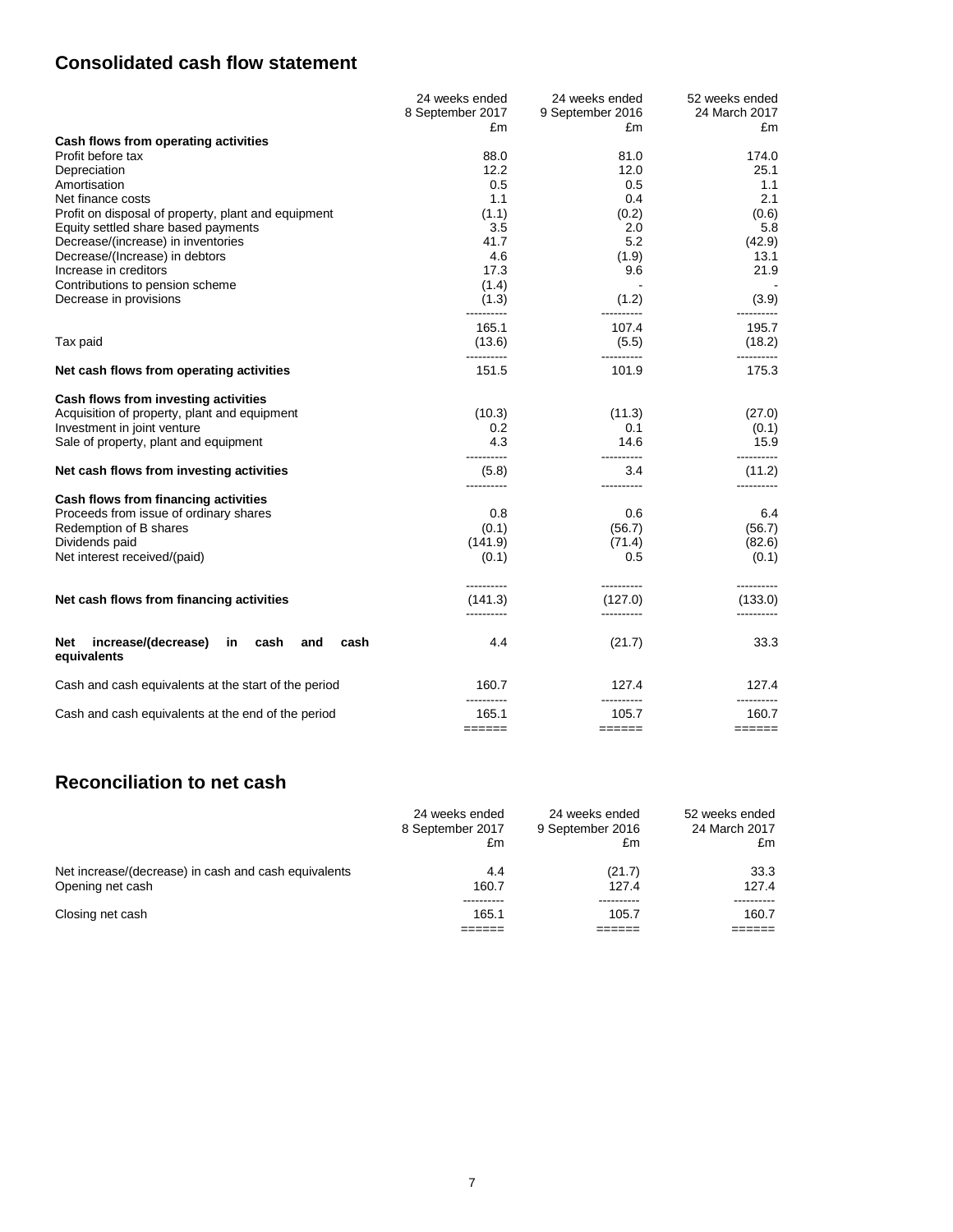# **Consolidated statement of changes in equity**

| 24 weeks ended 8 September 2017           |         |         |         | Capital    |         | Share   |          |         |
|-------------------------------------------|---------|---------|---------|------------|---------|---------|----------|---------|
|                                           | Share   | Share   | Merger  | redemption | Other   | option  | Retained |         |
|                                           | capital | premium | reserve | reserve    | reserve | reserve | earnings | Total   |
|                                           | £m      | £m      | £m      | £m         | £m      | £m      | £m       | £m      |
| At 25 March 2017                          | 17.8    | 7.6     | 260.8   | 179.5      |         | 13.1    | 126.8    | 605.6   |
| Profit for the period                     |         |         |         |            |         |         | 74.7     | 74.7    |
| Remeasurements of the pension scheme      |         |         |         |            |         |         | (0.9)    | (0.9)   |
| Tax on pension scheme remeasurements      |         |         |         |            |         |         | 0.2      | 0.2     |
|                                           |         |         |         |            |         |         |          |         |
| Total comprehensive income for the period |         |         |         |            |         |         | 74.0     | 74.0    |
| Dividends to shareholders                 |         |         |         |            |         |         | (141.9)  | (141.9) |
| Redeem B shares                           |         |         |         | 0.1        |         |         | (0.1)    |         |
| Share options exercised                   |         | 0.7     |         |            |         | (0.5)   | 0.5      | 0.7     |
| Share based payment charge                |         |         |         |            |         | 3.5     |          | 3.5     |
| Tax on share schemes                      |         |         |         |            |         |         | 1.0      | 1.0     |
|                                           |         | 0.7     |         | 0.1        |         | 3.0     | (140.5)  | (136.7) |
| At 8 September 2017                       | 17.8    | 8.3     | 260.8   | 179.6      |         | 16.1    | 60.3     | 542.9   |
|                                           |         |         |         |            |         |         |          |         |

| 24 weeks ended 9 September 2016           |                        |                        |                         | Capital                     |                        | Share                   |                            |             |
|-------------------------------------------|------------------------|------------------------|-------------------------|-----------------------------|------------------------|-------------------------|----------------------------|-------------|
|                                           | Share<br>capital<br>£m | Share<br>premium<br>£m | Merger<br>reserve<br>£m | redemption<br>reserve<br>£m | Other<br>reserve<br>£m | option<br>reserve<br>£m | Retained<br>earnings<br>£m | Total<br>£m |
| At 25 March 2016                          | 17.7                   | 44.0                   | 260.8                   | 122.8                       | 14.0                   | 12.4                    | 118.5                      | 590.2       |
| Profit for the period                     |                        |                        |                         |                             |                        |                         | 67.8                       | 67.8        |
| Remeasurements of the pension scheme      |                        |                        |                         |                             |                        |                         | (28.4)                     | (28.4)      |
| Tax on pension scheme remeasurements      |                        |                        |                         |                             |                        |                         | 4.5                        | 4.5         |
|                                           |                        |                        |                         |                             |                        |                         |                            |             |
| Total comprehensive income for the period |                        |                        |                         |                             |                        |                         | 43.9                       | 43.9        |
| Dividends to shareholders                 |                        |                        |                         |                             |                        |                         | (71.4)                     | (71.4)      |
| <b>Issue B shares</b>                     |                        | (42.7)                 |                         |                             | (14.0)                 |                         |                            | (56.7)      |
| Redeem B shares                           |                        |                        |                         | 56.7                        |                        |                         | (56.7)                     |             |
| Share options exercised                   |                        | 0.6                    |                         |                             |                        | (0.5)                   | 0.5                        | 0.6         |
| Share based payment charge                |                        |                        |                         |                             |                        | 2.0                     |                            | 2.0         |
| Tax on share schemes                      |                        |                        |                         |                             |                        |                         | 0.3                        | 0.3         |
| Total transactions with owners            | $\,$                   | (42.1)                 |                         | 56.7                        | (14.0)                 | 1.5                     | (127.3)                    | (125.2)     |
|                                           | 17.7                   | 1.9                    | 260.8                   | 179.5                       |                        | 13.9                    | 35.1                       | 508.9       |
| At 9 September 2016                       |                        |                        |                         |                             |                        |                         |                            |             |

| 52 weeks ended 24 March 2017              |         |         |         | Capital    |         | Share   |          |         |
|-------------------------------------------|---------|---------|---------|------------|---------|---------|----------|---------|
|                                           | Share   | Share   | Merger  | redemption | Other   | option  | Retained |         |
|                                           | capital | premium | reserve | reserve    | reserve | reserve | earnings | Total   |
|                                           | £m      | £m      | £m      | £m         | £m      | £m      | £m       | £m      |
| At 25 March 2016                          | 17.7    | 44.0    | 260.8   | 122.8      | 14.0    | 12.4    | 118.5    | 590.2   |
| Profit for the period                     |         |         |         |            |         |         | 153.8    | 153.8   |
| Remeasurements of the pension scheme      |         |         |         |            |         |         | (16.3)   | (16.3)  |
| Tax on pension scheme remeasurements      |         |         |         |            |         |         | 1.7      | 1.7     |
| Currency translation differences          |         |         |         |            |         |         | 1.0      | 1.0     |
| Total comprehensive income for the period |         |         |         |            |         |         | 140.2    | 140.2   |
| Dividends to shareholders                 |         |         |         |            |         |         | (82.6)   | (82.6)  |
| <b>Issue B shares</b>                     |         | (42.7)  |         |            | (14.0)  |         |          | (56.7)  |
| Redemption of B shares                    |         |         |         | 56.7       |         |         | (56.7)   |         |
| Share options exercised                   | 0.1     | 6.3     |         |            |         | (5.1)   | 5.1      | 6.4     |
| Share based payment charge                |         |         |         |            |         | 5.8     |          | 5.8     |
| Tax on share schemes                      |         |         |         |            |         |         | 2.3      | 2.3     |
|                                           | 0.1     | (36.4)  |         | 56.7       | (14.0)  | 0.7     | (131.9)  | (124.8) |
| At 24 March 2017                          | 17.8    | 7.6     | 260.8   | 179.5      |         | 13.1    | 126.8    | 605.6   |
|                                           |         |         |         |            |         |         |          |         |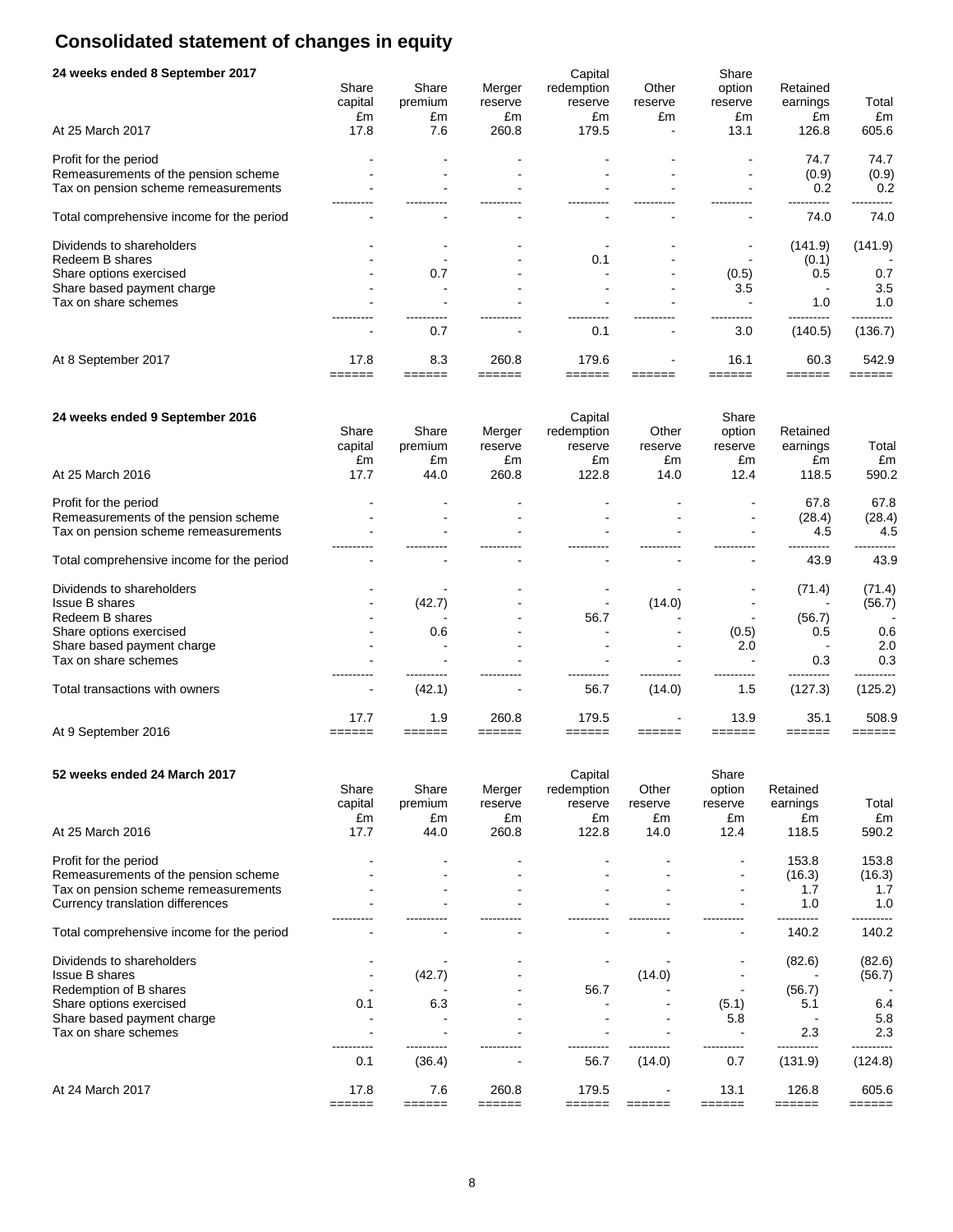## **Notes to the condensed financial statements**

#### **1. General information**

#### **Reporting entity**

Booker Group plc (the 'Company') is a public limited company incorporated in the United Kingdom (Registration number 05145685). The Company's ordinary shares are traded on the London Stock Exchange. These condensed consolidated interim financial statements ('interim financial statements') as at and for the 24 weeks ended 8 September 2017 comprise the Company and its subsidiaries (together referred to as the 'Group'). The financial statements are presented in Sterling and rounded to the nearest hundred thousand.

#### **Statement of compliance**

These interim financial statements have been prepared in accordance with IAS 34 'Interim Financial Reporting', as adopted by the EU. As required by the Disclosure and Transparency Rules of the Financial Conduct Authority, these condensed set of financial statements have been prepared applying the accounting policies that were applied in the preparation of the Group's published consolidated financial statements for the 52 weeks ended 24 March 2017. They do not include all the information required for a complete set of IFRS financial statements and should be read in conjunction with the consolidated financial statements of the Group as at and for the 52 weeks ended 24 March 2017.

These interim financial statements were approved by the Company's Board on 11 October 2017.

#### **Risks and uncertainties**

The Board has considered the principal risks and uncertainties for the remaining 29 weeks of the financial year and determined that the risks and uncertainties presented in the 2017 Annual Reports still remain.

#### **Going concern**

The Directors' assessment of the Group's ability to continue as a going concern is based on cash flow forecasts for the Group, covering a period of at least 12 months from the date of approval of these interim financial statements, and the committed borrowing and debt facilities of the Group. In August 2015, the Group negotiated an unsecured bank facility of £120m for a period of 5 years.

These forecasts include consideration of future trading performance, working capital requirements and the principal risks facing the Group. Having reconsidered the principal risks, the Directors consider it appropriate to adopt the going concern basis of accounting in preparing the interim financial statements.

#### **Accounting policies**

The accounting policies applied by the Group in these condensed consolidated interim financial statements are the same as those applied in the Group's published consolidated financial statements for the period ended 24 March 2017 except for the application of relevant new standards.

A number of new standards and amendments to existing standards are effective for the financial period ending 30 March 2018. None of these have had any impact and accordingly the 24 March 2017 and 9 September 2016 comparatives have not been restated. A number of amendments to standards and interpretations have been issued during the period, which are either not yet endorsed, or are endorsed but not yet effective, and accordingly the Group has not yet adopted them.

#### **Judgements and estimates**

In preparing the condensed consolidated interim financial statements, management are required to make accounting judgements, assumptions and estimates. The judgements, assumptions and estimation methods are consistent with those disclosed in the published consolidated financial statements for the period ended 24 March 2017.

#### **Seasonality**

The Group's operations are mainly unaffected by seasonal factors. It should be noted that, in line with internal management reporting, the interim period consists of 24 weeks whilst the second period consists of 29 weeks (FY 2017: 28 weeks).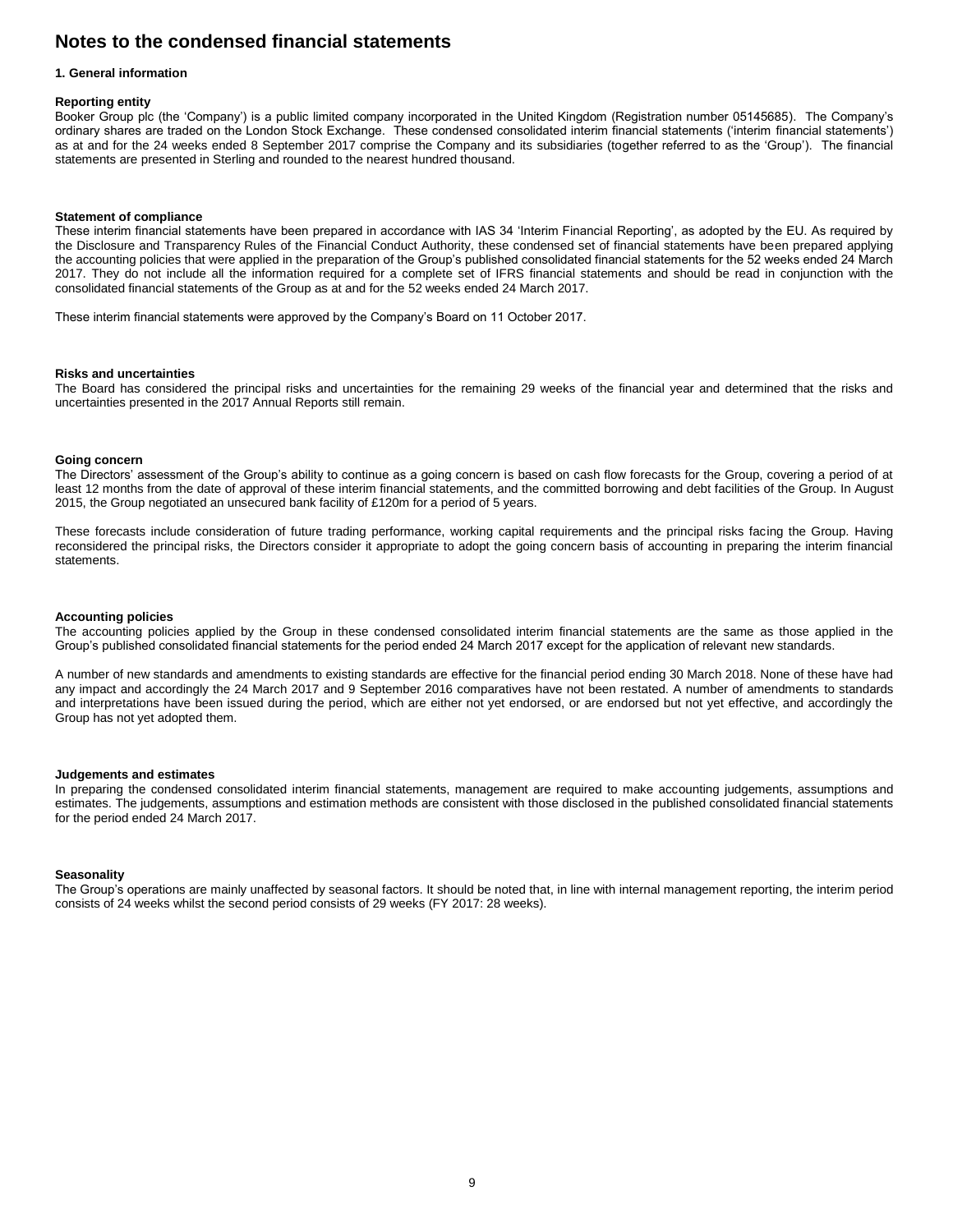#### **2. Finance income and expense**

| 2. Finance income and expense                                                       | 24 weeks ended<br>8 September 2017<br>£m | 24 weeks ended<br>9 September 2016<br>£m | 52 weeks ended<br>24 March 2017<br>£m |
|-------------------------------------------------------------------------------------|------------------------------------------|------------------------------------------|---------------------------------------|
| Net pension charge<br>Unwinding of discount on provisions<br>Other interest payable | (0.6)<br>(0.4)<br>(0.3)                  | (0.5)<br>(0.4)<br>(0.3)                  | (1.0)<br>(1.0)<br>(0.5)               |
| Finance costs                                                                       | (1.3)                                    | (1.2)                                    | (2.5)                                 |
| Bank interest receivable<br>Gain on financial instrument                            | 0.2                                      | 0.3<br>0.5                               | 0.4                                   |
| Finance income                                                                      | 0.2                                      | 0.8                                      | 0.4                                   |
| Net finance costs                                                                   | (1.1)                                    | (0.4)                                    | (2.1)                                 |
|                                                                                     |                                          |                                          |                                       |

#### **3. Tax**

Tax of £13.3m on the profit before taxation for the 24 weeks ended 8 September 2017 is based on an effective rate of 15.1%, which has been calculated by reference to the projected effective tax rate for the full financial year. The rate for the 24 weeks ended 9 September 2016 and 52 weeks ended 24 March 2017 was 16.3% and 11.6% respectively.

Reductions in the UK corporation tax rate from 19% to 18% (effective from 1 April 2020) was substantively enacted on 26 October 2015, and an additional reduction to 17% (effective from 1 April 2020) was substantively enacted on 6 September 2016. The deferred tax asset at 8 September 2017 has been calculated based on these rates.

#### **4. Earnings per share**

|                                 |          | 24 weeks ended   |                |          | 24 weeks ended   |                |          | 52 weeks ended   |                |  |
|---------------------------------|----------|------------------|----------------|----------|------------------|----------------|----------|------------------|----------------|--|
|                                 |          | 8 September 2017 |                |          | 9 September 2016 |                |          | 24 March 2017    |                |  |
|                                 |          | Weighted         | Earnings       |          | Weighted         | Earnings       |          | Weighted         | Earnings       |  |
|                                 |          | average          | per            |          | average          | per            |          | average          | per            |  |
|                                 | Earnings | shares<br>Number | share          | Earnings | shares<br>Number | share          | Earnings | shares<br>Number | share          |  |
|                                 | £m       | m                | Pence          | £m       | m                | Pence          | £m       | m                | Pence          |  |
| Basic earnings<br>Share options | 74.7     | 1.782.5<br>15.5  | 4.19<br>(0.04) | 67.8     | 1.769.6<br>15.6  | 3.83<br>(0.03) | 153.8    | 1.775.7<br>16.1  | 8.66<br>(0.08) |  |
| Diluted earnings                | 74.7     | 1.798.0          | 4.15           | 67.8     | 1.785.2          | 3.80           | 153.8    | 1.791.8          | 8.58           |  |
|                                 |          |                  |                |          |                  |                |          |                  |                |  |

| 5. Dividends                        |              |                                          |                                          |                                       |
|-------------------------------------|--------------|------------------------------------------|------------------------------------------|---------------------------------------|
| Declared and paid during the period | per share    | 24 weeks ended<br>8 September 2017<br>£m | 24 weeks ended<br>9 September 2016<br>£m | 52 weeks ended<br>24 March 2017<br>£m |
|                                     |              |                                          |                                          |                                       |
| Final dividend for 2015/16          | 4.03 pence   |                                          | 71.4                                     | 71.4                                  |
| Interim dividend for 2016/17        | $0.63$ pence |                                          |                                          | 11.2                                  |
| Final dividend for 2016/17          | 4.97 pence   | 88.3                                     |                                          | $\blacksquare$                        |
| Special dividend for 2016/17        | 3.02 pence   | 53.6                                     |                                          | $\sim$                                |
|                                     |              |                                          |                                          |                                       |
|                                     |              | 141.9                                    | 71.4                                     | 82.6                                  |
|                                     |              |                                          |                                          |                                       |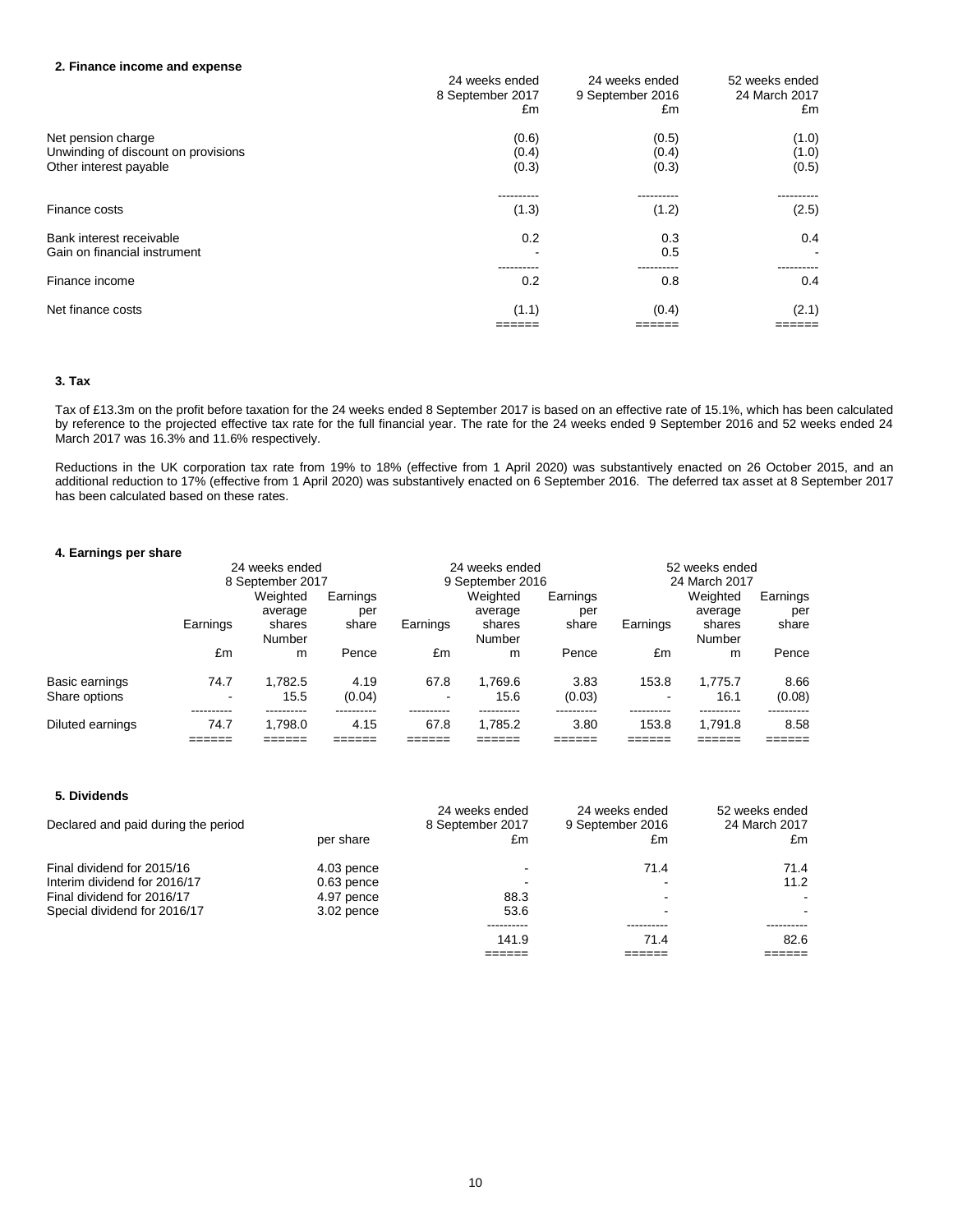## **6. Property, plant and equipment**

|                                    | 24 weeks ended   | 24 weeks ended   | 52 weeks ended |
|------------------------------------|------------------|------------------|----------------|
| Net book value                     | 8 September 2017 | 9 September 2016 | 24 March 2017  |
|                                    | £m               | £m               | £m             |
| At start of period                 | 216.4            | 229.8            | 229.8          |
| Additions                          | 10.3             | 11.3             | 27.0           |
| Disposal proceeds                  | (4.3)            | (14.6)           | (15.9)         |
| Profit on disposal                 |                  | 0.2              | 0.6            |
| Depreciation charge for the period | (12.2)           | (12.0)           | (25.1)         |
|                                    |                  |                  |                |
| At end of period                   | 211.3            | 214.7            | 216.4          |
|                                    |                  |                  |                |

### **7. Retirement benefit liabilities**

|                                     | 24 weeks ended<br>8 September 2017<br>£m | 24 weeks ended<br>9 September 2016<br>£m | 52 weeks ended<br>24 March 2017<br>£m |
|-------------------------------------|------------------------------------------|------------------------------------------|---------------------------------------|
| Total market value of assets        | 765.0                                    | 752.4                                    | 751.0                                 |
| Present value of scheme liabilities | (812.0)                                  | (810.9)                                  | (797.9)                               |
| Deficit in the scheme               | (47.0)                                   | (58.5)                                   | (46.9)                                |
| Movement in the scheme              |                                          |                                          |                                       |
| At start of period                  | (46.9)                                   | (29.6)                                   | (29.6)                                |
| <b>Employer contributions</b>       | 1.4                                      |                                          |                                       |
| Net pension finance charge          | (0.6)                                    | (0.5)                                    | (1.0)                                 |
| Pension scheme remeasurements       | (0.9)                                    | (28.4)                                   | (16.3)                                |
|                                     | ----------                               |                                          |                                       |
| At end of period                    | (47.0)                                   | (58.5)                                   | (46.9)                                |
|                                     | =====                                    | =====                                    | =====                                 |

The principal assumptions adopted for the valuation at 8 September 2017 are the same as those adopted at 24 March 2017, other than changes to the discount rate (from 2.70% to 2.45%) and RPI inflation (from 3.20% to 3.15%) which are in line with market conditions.

### **8. Provisions**

| 24 weeks ended<br>8 September 2017<br>£m | 24 weeks ended<br>9 September 2016<br>£m | 52 weeks ended<br>24 March 2017<br>£m |
|------------------------------------------|------------------------------------------|---------------------------------------|
| 37.9                                     | 40.8                                     | 40.8                                  |
| 0.4                                      | 0.4                                      | 1.0                                   |
| (1.3)                                    | (1.2)                                    | (3.9)                                 |
|                                          |                                          |                                       |
| 37.0                                     | 40.0                                     | 37.9                                  |
|                                          |                                          |                                       |
|                                          |                                          |                                       |